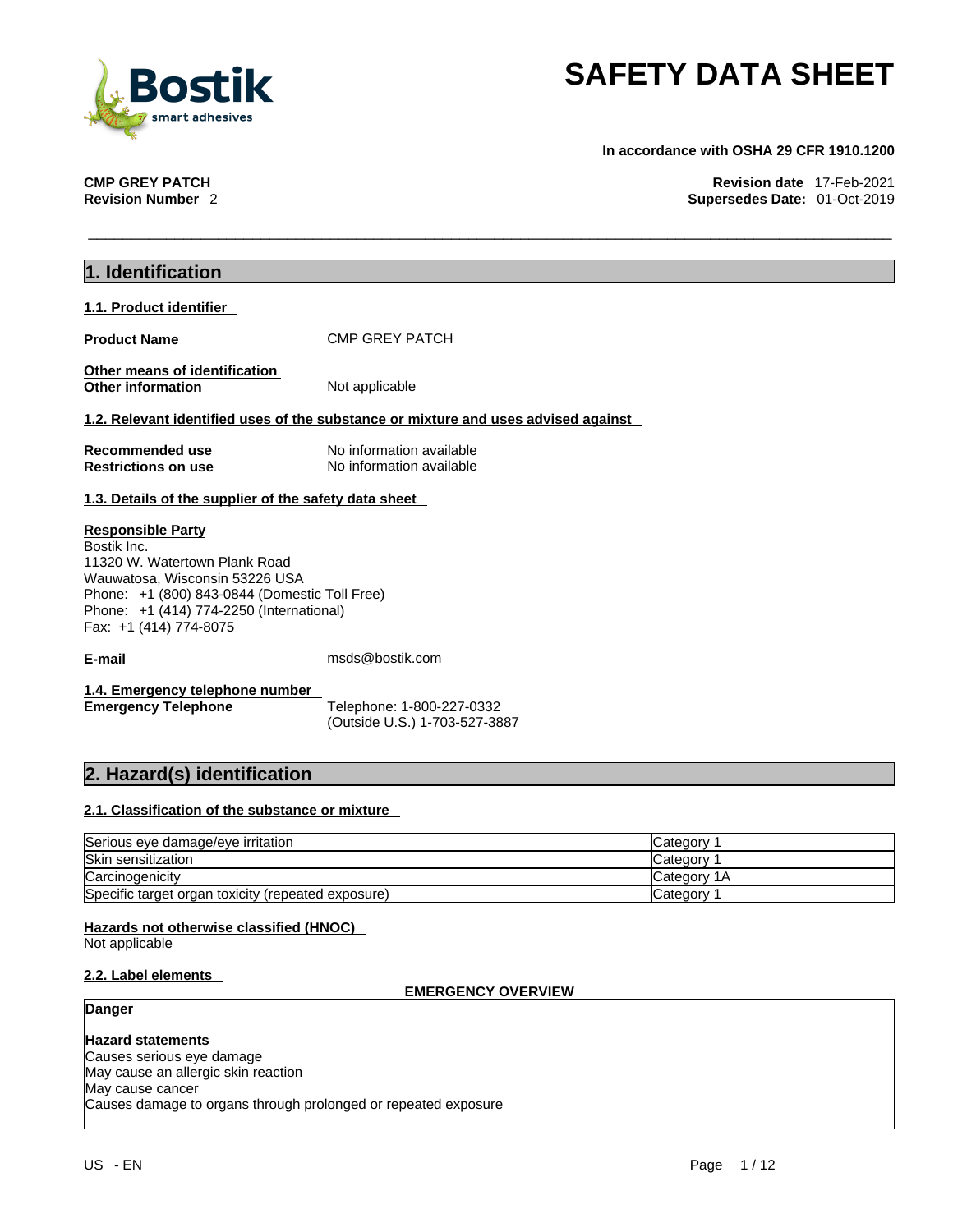**Revision Number** 2 **Supersedes Date:** 01-Oct-2019



## **Precautionary Statements - Prevention**

Obtain special instructions before use Do not handle until all safety precautions have been read and understood Wear protective gloves/protective clothing/eye protection/face protection Contaminated work clothing must not be allowed out of the workplace Do not breathe dust/fume/gas/mist/vapors/spray Wash face, hands and any exposed skin thoroughly after handling Do not eat, drink or smoke when using this product

## **Precautionary Statements - Response**

IF exposed or concerned: Get medical advice/attention IF IN EYES: Rinse cautiously with water for several minutes. Remove contact lenses, if present and easy to do. Continue rinsing Immediately call a POISON CENTER or doctor IF ON SKIN: Wash with plenty of water and soap If skin irritation or rash occurs: Get medical advice/attention Wash contaminated clothing before reuse

## **Precautionary Statements - Storage**

Store locked up

## **Precautionary Statements - Disposal**

Dispose of contents/ container to an approved waste disposal plant

0 % of the mixture consists of ingredient(s) of unknown toxicity

## **2.3. Other Information**

Causes mild skin irritation. When cement reacts with water a strong alkaline solution is produced. Prolonged contact with wet cement or wet concrete may cause serious burns because they develop without pain being felt e.g. when kneeling in wet cement even when wearing trousers. Frequent inhalation of large quantities of cement dust over a long period of time increases the risk of developing lung disease. Product dust may be irritating to eyes, skin and respiratory system. Repeated exposure may cause skin dryness or cracking.

## **3. Composition/information on ingredients**

## **3.1. Substances**

Not applicable.

## **Mixture**

| Chemical name                       | CAS No     | Weight-%  |
|-------------------------------------|------------|-----------|
| Limestone                           | 1317-65-3  | $30 - 60$ |
| Cement, alumina, chemicals          | 65997-16-2 | $10 - 30$ |
| Cement, portland, chemicals         | 65997-15-1 | $5 - 10$  |
| Carbonic acid, magnesium salt (1:1) | 546-93-0   | 3 - <7    |
| Calcium sulfate dihydrate           | 10101-41-4 | - <5      |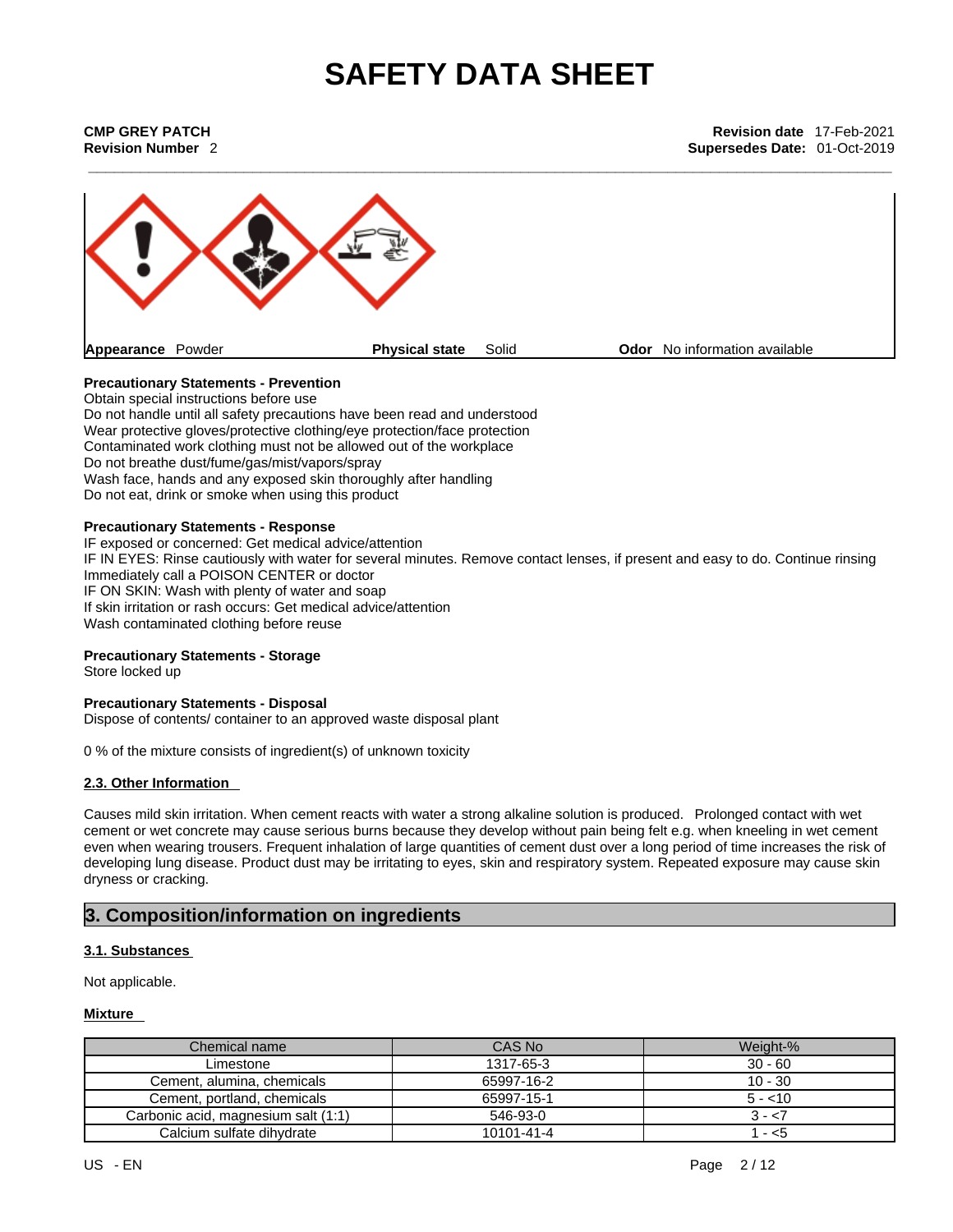| talc:<br>sunait | 7770               | -- |
|-----------------|--------------------|----|
| Quartz          | .08-60-            | ∼  |
|                 | .<br>$\sim$ $\sim$ | .  |

*\*The exact percentage (concentration) ofcomposition has been withheld as a trade secret*

## **4. First-aid measures**

## **4.1. Description of first aid measures**

| <b>General advice</b>                                            | If medical advice is needed, have product container or label at hand.                                                                                                                                                                                                                                                                                                                                                                                                                   |  |  |  |  |  |
|------------------------------------------------------------------|-----------------------------------------------------------------------------------------------------------------------------------------------------------------------------------------------------------------------------------------------------------------------------------------------------------------------------------------------------------------------------------------------------------------------------------------------------------------------------------------|--|--|--|--|--|
| <b>Inhalation</b>                                                | Remove to fresh air. If symptoms persist, call a physician.                                                                                                                                                                                                                                                                                                                                                                                                                             |  |  |  |  |  |
| Eye contact                                                      | Do not rub affected area. Immediately flush with plenty of water. After initial flushing,<br>remove any contact lenses and continue flushing for at least 15 minutes. Consult an<br>ophthalmologist.                                                                                                                                                                                                                                                                                    |  |  |  |  |  |
| <b>Skin contact</b>                                              | Brush off loose particles from skin. Remove material from skin immediately. May cause<br>sensitization by skin contact. Take off contaminated clothing and wash before reuse.                                                                                                                                                                                                                                                                                                           |  |  |  |  |  |
| Ingestion                                                        | Clean mouth with water and drink afterwards plenty of water. Never give anything by mouth<br>to an unconscious person. Do NOT induce vomiting. Call a physician or poison control<br>center immediately.                                                                                                                                                                                                                                                                                |  |  |  |  |  |
| Self-protection of the first aider                               | Avoid contact with skin, eyes or clothing. Wear personal protective clothing (see section 8).                                                                                                                                                                                                                                                                                                                                                                                           |  |  |  |  |  |
| 4.2. Most important symptoms and effects, both acute and delayed |                                                                                                                                                                                                                                                                                                                                                                                                                                                                                         |  |  |  |  |  |
| <b>Symptoms</b>                                                  | Burning sensation. Itching. Rashes. Hives. Prolonged contact may cause redness and<br>irritation. Causes serious eye damage. Inhalation of dust in high concentration may cause<br>irritation of respiratory system. When cement reacts with water a strong alkaline solution is<br>produced. Prolonged contact with wet cement or wet concrete may cause serious burns<br>because they develop without pain being felt e.g. when kneeling in wet cement even when<br>wearing trousers. |  |  |  |  |  |
|                                                                  | 4.3. Indication of any immediate medical attention and special treatment needed                                                                                                                                                                                                                                                                                                                                                                                                         |  |  |  |  |  |
| Note to physicians                                               | May cause sensitization in susceptible persons. May cause sensitization by skin contact.<br>Treat symptomatically.                                                                                                                                                                                                                                                                                                                                                                      |  |  |  |  |  |
| 5. Fire-fighting measures                                        |                                                                                                                                                                                                                                                                                                                                                                                                                                                                                         |  |  |  |  |  |
| 5.1. Extinguishing media                                         |                                                                                                                                                                                                                                                                                                                                                                                                                                                                                         |  |  |  |  |  |

| <b>Suitable Extinguishing Media</b>                        | Use extinguishing measures that are appropriate to local circumstances and the<br>surrounding environment. |
|------------------------------------------------------------|------------------------------------------------------------------------------------------------------------|
| <b>Large Fire</b>                                          | CAUTION: Use of water spray when fighting fire may be inefficient.                                         |
| Unsuitable extinguishing media                             | Do not scatter spilled material with high pressure water streams.                                          |
| 5.2. Special hazards arising from the substance or mixture |                                                                                                            |
| Specific hazards arising from the                          | Product is or contains a sensitizer. May cause sensitization by skin contact.                              |

## **Specific hazards arising from the chemical**

**Hazardous combustion products** Carbon dioxide (CO2). Sulfur oxides. Silicon dioxide.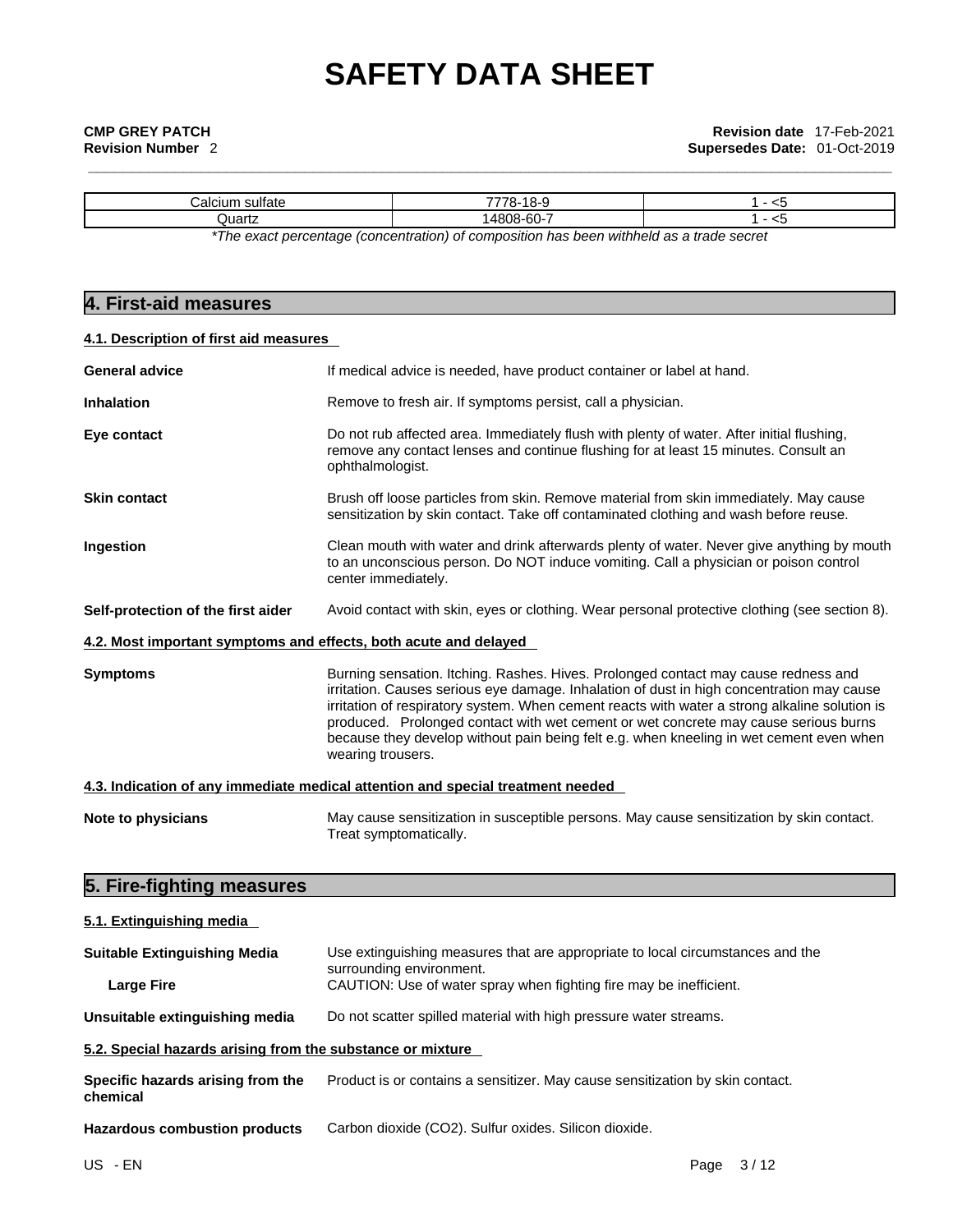| <b>Explosion data</b><br>Sensitivity to mechanical impact None. |                                                                                                                                           |  |
|-----------------------------------------------------------------|-------------------------------------------------------------------------------------------------------------------------------------------|--|
| Sensitivity to static discharge                                 | None.                                                                                                                                     |  |
| 5.3. Advice for firefighters                                    |                                                                                                                                           |  |
| Special protective equipment for<br>fire-fighters               | As in any fire, wear self-contained breathing apparatus pressure-demand, MSHA/NIOSH<br>(approved or equivalent) and full protective gear. |  |
| 6. Accidental release measures                                  |                                                                                                                                           |  |

## **6.1. Personal precautions, protective equipment and emergency procedures**

| <b>Personal precautions</b>                               | Use personal protective equipment as required. Ensure adequate ventilation. Avoid<br>generation of dust. Do not get in eyes, on skin, or on clothing. Wash thoroughly after<br>handling.                                                                                     |
|-----------------------------------------------------------|------------------------------------------------------------------------------------------------------------------------------------------------------------------------------------------------------------------------------------------------------------------------------|
| Other information                                         | Refer to protective measures listed in Sections 7 and 8.                                                                                                                                                                                                                     |
| For emergency responders                                  | Sweep up to prevent slipping hazard.                                                                                                                                                                                                                                         |
| <b>6.2. Environmental precautions</b>                     |                                                                                                                                                                                                                                                                              |
| <b>Environmental precautions</b>                          | See Section 12 for additional Ecological Information.                                                                                                                                                                                                                        |
| 6.3. Methods and material for containment and cleaning up |                                                                                                                                                                                                                                                                              |
| <b>Methods for containment</b>                            | Cover powder spill with plastic sheet or tarp to minimize spreading and keep powder dry.<br>Prevent dust cloud.                                                                                                                                                              |
| Methods for cleaning up                                   | Use personal protective equipment as required. Avoid generation of dust. Do not dry sweep<br>dust. Wet dust with water before sweeping or use a vacuum to collect dust. Sweep up and<br>shovel into suitable containers for disposal. Clean contaminated surface thoroughly. |
| Reference to other sections                               | See section 8 for more information. See section 13 for more information.                                                                                                                                                                                                     |

## **7. Handling and storage**

## **7.1. Precautions for safe handling**

| Advice on safe handling                                           | Use personal protection equipment. Handle in accordance with good industrial hygiene and<br>safety practice. Do not eat, drink or smoke when using this product. Avoid generation of<br>dust. Ensure adequate ventilation. Avoid contact with skin, eyes or clothing. Take off<br>contaminated clothing and wash before reuse. Wash thoroughly after handling. |  |  |
|-------------------------------------------------------------------|----------------------------------------------------------------------------------------------------------------------------------------------------------------------------------------------------------------------------------------------------------------------------------------------------------------------------------------------------------------|--|--|
| 7.2. Conditions for safe storage, including any incompatibilities |                                                                                                                                                                                                                                                                                                                                                                |  |  |
| <b>Storage Conditions</b>                                         | Keep out of the reach of children. Store locked up. Keep containers tightly closed in a dry,<br>cool and well-ventilated place. Keep the packing dry and well sealed to prevent<br>contamination and absorption of humidity. Protect from moisture.                                                                                                            |  |  |
| 7.3 References to other sections                                  |                                                                                                                                                                                                                                                                                                                                                                |  |  |
| Reference to other sections                                       | Section 10: STABILITY AND REACTIVITY                                                                                                                                                                                                                                                                                                                           |  |  |
| US - EN                                                           | 4/12<br>Page                                                                                                                                                                                                                                                                                                                                                   |  |  |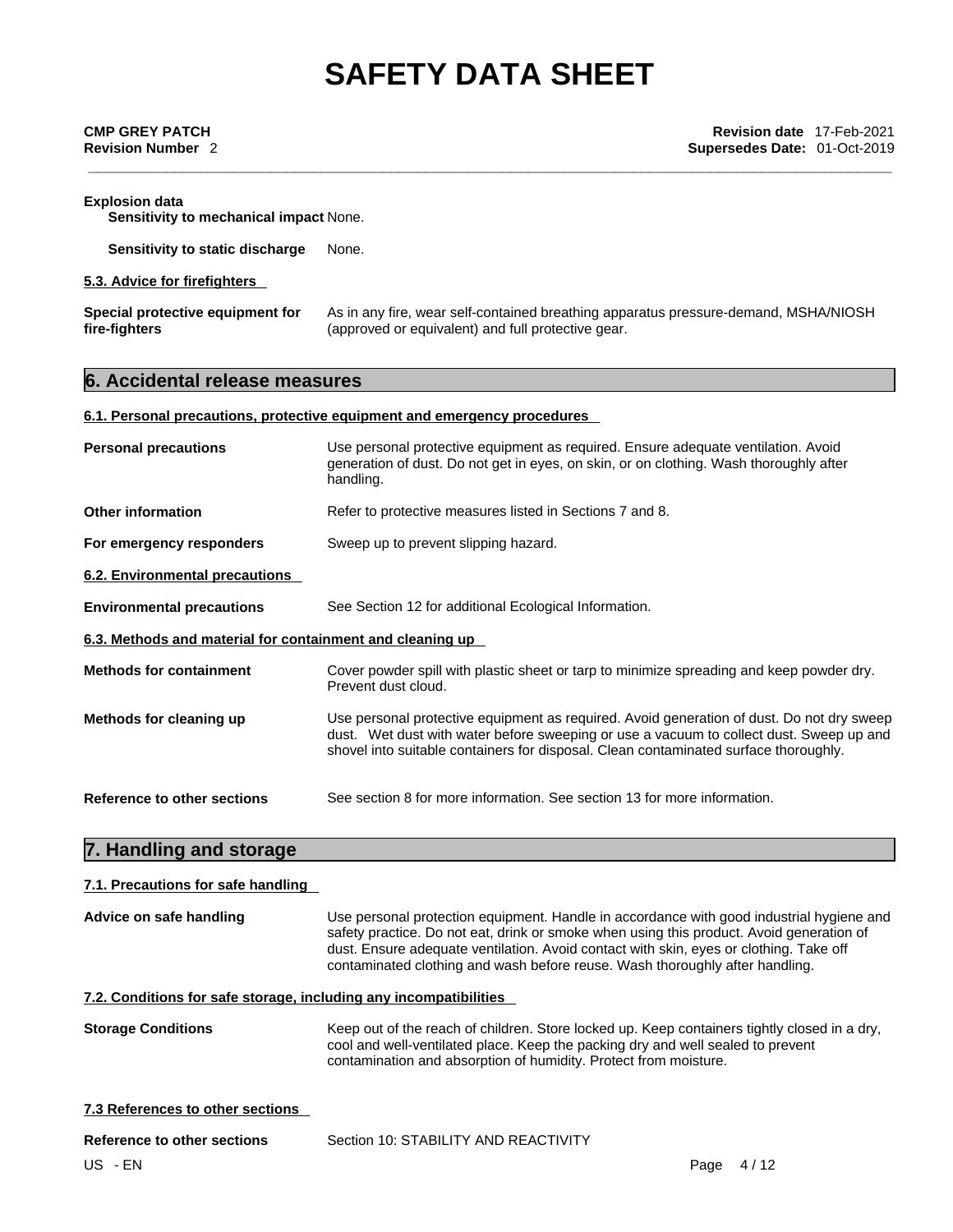## Section 13: DISPOSAL CONSIDERATIONS

## **8. Exposure controls/personal protection**

## **8.1. Control parameters**

**Exposure Limits**

| Chemical name                                      | <b>ACGIH TLV</b>                                                                                                                      | <b>OSHA PEL</b>                                                                                                                                                                                                                                 | <b>NIOSH</b>                                                                                           |
|----------------------------------------------------|---------------------------------------------------------------------------------------------------------------------------------------|-------------------------------------------------------------------------------------------------------------------------------------------------------------------------------------------------------------------------------------------------|--------------------------------------------------------------------------------------------------------|
| Limestone<br>1317-65-3                             |                                                                                                                                       | TWA: 15 mg/m <sup>3</sup> total dust<br>TWA: 5 mg/m <sup>3</sup> respirable<br>fraction                                                                                                                                                         | TWA: 10 $mg/m3$ total dust<br>TWA: 5 $mg/m3$ respirable dust                                           |
|                                                    |                                                                                                                                       | (vacated) TWA: 15 mg/m <sup>3</sup> total<br>dust<br>(vacated) TWA: 5 mg/m <sup>3</sup><br>respirable fraction                                                                                                                                  |                                                                                                        |
| Cement, alumina, chemicals<br>65997-16-2           | 10 mg/m <sup>3</sup> (total; 5 mg/m <sup>3</sup> (resp)                                                                               |                                                                                                                                                                                                                                                 |                                                                                                        |
| Cement, portland, chemicals<br>65997-15-1          | TWA: 1 mg/m <sup>3</sup> particulate<br>matter containing no asbestos<br>and <1% crystalline silica,<br>respirable particulate matter | TWA: 15 mg/m <sup>3</sup> total dust<br>TWA: 5 mg/m <sup>3</sup> respirable<br>fraction                                                                                                                                                         | IDLH: 5000 mg/m <sup>3</sup><br>TWA: 10 mg/m <sup>3</sup> total dust<br>TWA: 5 $mg/m3$ respirable dust |
|                                                    |                                                                                                                                       | (vacated) TWA: 10 mg/m <sup>3</sup> total<br>dust<br>(vacated) TWA: 5 mg/m <sup>3</sup><br>respirable fraction                                                                                                                                  |                                                                                                        |
|                                                    |                                                                                                                                       | TWA: 50 mppcf <1% Crystalline<br>silica                                                                                                                                                                                                         |                                                                                                        |
| Carbonic acid, magnesium salt<br>(1:1)<br>546-93-0 |                                                                                                                                       |                                                                                                                                                                                                                                                 | TWA: 10 mg/m <sup>3</sup> total dust<br>TWA: 5 mg/m <sup>3</sup> respirable dust                       |
| Calcium sulfate dihydrate<br>10101-41-4            | TWA: 10 mg/m <sup>3</sup> inhalable<br>particulate matter                                                                             |                                                                                                                                                                                                                                                 |                                                                                                        |
| Calcium sulfate<br>7778-18-9                       | TWA: 10 mg/m <sup>3</sup> inhalable<br>particulate matter                                                                             | TWA: 15 mg/m <sup>3</sup> total dust<br>TWA: 5 mg/m <sup>3</sup> respirable<br>fraction                                                                                                                                                         | TWA: 10 mg/m <sup>3</sup> total dust<br>TWA: 5 $mg/m3$ respirable dust                                 |
|                                                    |                                                                                                                                       | (vacated) TWA: 15 mg/m <sup>3</sup><br>(vacated) TWA: 5 mg/m <sup>3</sup><br>respirable fraction                                                                                                                                                |                                                                                                        |
| Quartz<br>14808-60-7                               | TWA: 0.025 mg/m <sup>3</sup> respirable<br>particulate matter                                                                         | TWA: 50 µg/m <sup>3</sup> TWA: 50 µg/m <sup>3</sup><br>excludes construction work,<br>agricultural operations, and<br>exposures that result from the<br>processing of sorptive clays<br>(vacated) TWA: 0.1 mg/m <sup>3</sup><br>respirable dust | IDLH: 50 mg/m <sup>3</sup> respirable<br>dust<br>TWA: 0.05 mg/m <sup>3</sup> respirable<br>dust        |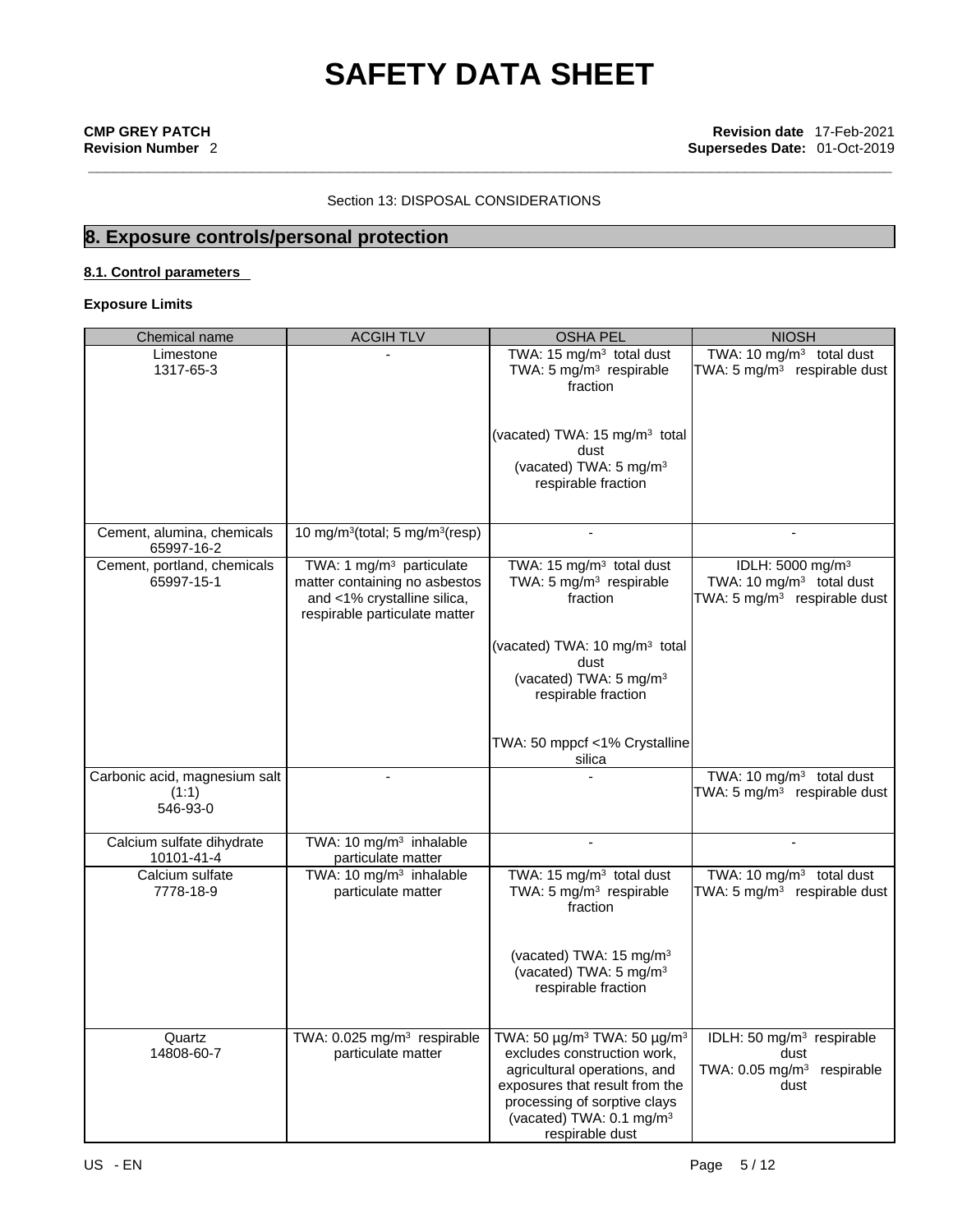|  | $(250)/(%SiO2 + 5)$ mppcf<br>TWA respirable fraction<br>: $(10)/(%SiO2 + 2)$ mg/m <sup>3</sup><br>TWA respirable fraction |
|--|---------------------------------------------------------------------------------------------------------------------------|
|--|---------------------------------------------------------------------------------------------------------------------------|

| Chemical name                             | Argentina                     | <b>Brazil</b>                | Chile                       | Colombia                       |
|-------------------------------------------|-------------------------------|------------------------------|-----------------------------|--------------------------------|
| Limestone<br>1317-65-3                    | TWA: 10 mg/m $3$              |                              | TWA: $7 \text{ mg/m}^3$     | $\overline{\phantom{a}}$       |
| Cement, portland, chemicals<br>65997-15-1 | TWA: 10 mg/m <sup>3</sup>     | TWA: 1 mg/m $3$              | TWA: 8.8 mg/m <sup>3</sup>  | TWA: $1mg/m3$                  |
| Calcium sulfate dihydrate<br>10101-41-4   |                               | TWA: 10 mg/m <sup>3</sup>    |                             | TWA: 10mg/m <sup>3</sup>       |
| Calcium sulfate<br>7778-18-9              | TWA: 10 mg/m $3$              | TWA: $10 \text{ mg/m}^3$     |                             | TWA: $10mg/m3$                 |
| Quartz<br>14808-60-7                      | TWA: $0.05$ mg/m <sup>3</sup> | TWA: 0.025 mg/m <sup>3</sup> | TWA: 0.08 mg/m <sup>3</sup> | TWA: $0.025$ mg/m <sup>3</sup> |

| Chemical name                             | Costa Rica             | Peru                 | Uruguay                                                                                                                             | Venezuela                    |
|-------------------------------------------|------------------------|----------------------|-------------------------------------------------------------------------------------------------------------------------------------|------------------------------|
| Cement, portland, chemicals<br>65997-15-1 | TWA: $1 \text{mg/m}^3$ | TWA: $10mg/m3$       | 1 mg/m $3$ TWA<br>(particulate matter<br>containing no asbestos<br>and <1% crystalline<br>silica, respirable<br>particulate matter) | TWA: 10 mg/m $3$             |
| Calcium sulfate dihydrate<br>10101-41-4   | TWA: $10mg/m3$         |                      | 10 mg/m $3$ TWA<br>(inhalable particulate<br>matter, listed under<br>Calcium sulfate)                                               |                              |
| Calcium sulfate<br>7778-18-9              | TWA: $10mg/m3$         | TWA: $10$ mg/m $3$   | 10 mg/m $3$ TWA<br>(inhalable particulate<br>matter)                                                                                | TWA: $10 \text{ mg/m}^3$     |
| Quartz<br>14808-60-7                      | TWA: $0.025$ mg/m $3$  | TWA: $0.05$ mg/m $3$ | $0.025$ mg/m <sup>3</sup> TWA<br>(respirable particulate<br>matter)                                                                 | TWA: 0.025 mg/m <sup>3</sup> |

## **8.2. Exposure controls**

## **Appropriate engineering controls**

| <b>Engineering controls</b> | Showers              |  |
|-----------------------------|----------------------|--|
|                             | Eyewash stations     |  |
|                             | Ventilation systems. |  |

## **Individual protection measures, such as personal protective equipment**

| <b>Eye/face protection</b> | Tight sealing safety goggles. Avoid contact with eyes. If splashes are likely to occur:. Face<br>protection shield.                                                                |
|----------------------------|------------------------------------------------------------------------------------------------------------------------------------------------------------------------------------|
| <b>Hand protection</b>     | Wear suitable chemical resistant gloves. The selection of suitable gloves does not only<br>depend on the material, but also on further marks of quality and various manufacturers. |
| Skin and body protection   | Wear suitable protective clothing.                                                                                                                                                 |
| US - EN                    | 6/12<br>Page                                                                                                                                                                       |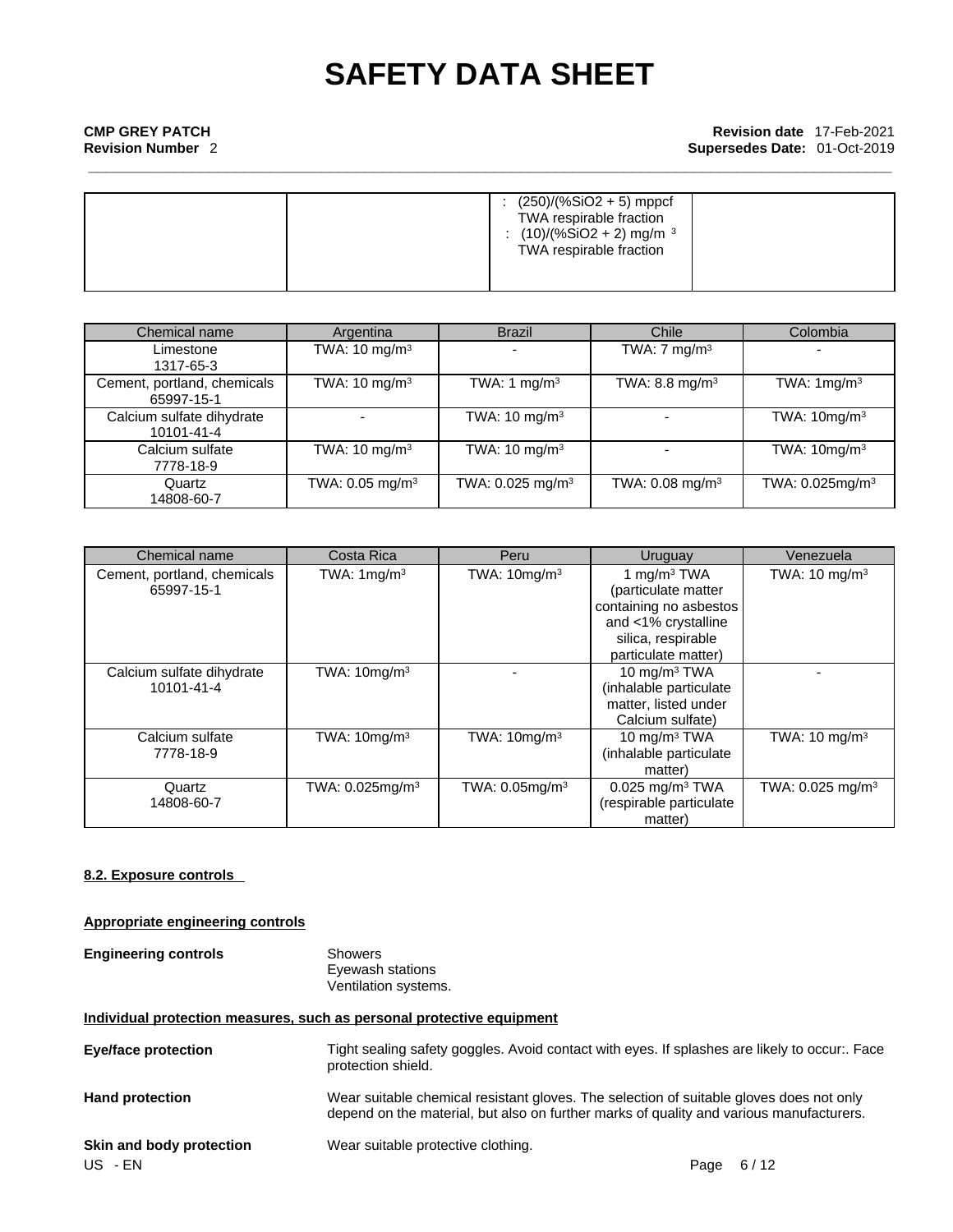| <b>CMP GREY PATCH</b><br><b>Revision Number 2</b> | Revision date 17-Feb-2021<br>Supersedes Date: 01-Oct-2019                                                                                                                                                                                                                                                                                                                                                                                             |
|---------------------------------------------------|-------------------------------------------------------------------------------------------------------------------------------------------------------------------------------------------------------------------------------------------------------------------------------------------------------------------------------------------------------------------------------------------------------------------------------------------------------|
| <b>Respiratory protection</b>                     | If exposure limits are exceeded or irritation is experienced, NIOSH/MSHA approved<br>respiratory protection should be worn. Positive-pressure supplied air respirators may be<br>required for high airborne contaminant concentrations. Respiratory protection must be<br>provided in accordance with current local regulations.                                                                                                                      |
| General hygiene considerations                    | Wear suitable gloves and eye/face protection. Handle in accordance with good industrial<br>hygiene and safety practice. Do not eat, drink or smoke when using this product. Do not<br>breathe dust. Avoid contact with skin, eyes or clothing. Wash hands before breaks and<br>immediately after handling the product. Take off contaminated clothing and wash before<br>reuse. Regular cleaning of equipment, work area and clothing is recommended. |

## **9. Physical and chemical properties**

## **9.1. Information on basic physical and chemical properties**

| <b>Physical state</b><br>Appearance<br>Color<br>Odor<br><b>Odor threshold</b> | Solid<br>Powder<br>Grav<br>No information available<br>No information available |                  |  |
|-------------------------------------------------------------------------------|---------------------------------------------------------------------------------|------------------|--|
| <b>Property</b>                                                               | Values                                                                          | Remarks • Method |  |
| рH                                                                            |                                                                                 |                  |  |
| Melting point / freezing point                                                | Not applicable.                                                                 |                  |  |
| Initial boiling point and boiling                                             | Not applicable.                                                                 |                  |  |
| range<br><b>Flash point</b>                                                   |                                                                                 |                  |  |
| <b>Evaporation rate</b>                                                       | Not applicable.<br>Not applicable.                                              |                  |  |
| <b>Flammability</b>                                                           | No data available                                                               | None known       |  |
| <b>Flammability Limit in Air</b>                                              |                                                                                 | None known       |  |
| <b>Upper flammability or explosive</b><br>limits                              | No data available                                                               |                  |  |
| Lower flammability or explosive<br>limits                                     | No data available                                                               |                  |  |
| Vapor pressure                                                                | No data available                                                               | None known       |  |
| <b>Relative vapor density</b>                                                 | No data available                                                               | None known       |  |
| <b>Relative density</b>                                                       | No data available                                                               | None known       |  |
| <b>Water solubility</b>                                                       | Cement based products react and                                                 |                  |  |
|                                                                               | solidify in contact with water                                                  |                  |  |
| Solubility(ies)                                                               | No data available                                                               | None known       |  |
| <b>Partition coefficient</b>                                                  | No data available                                                               | None known       |  |
| <b>Autoignition temperature</b>                                               | No data available                                                               | None known       |  |
| <b>Decomposition temperature</b>                                              | No data available                                                               | None known       |  |
| <b>Kinematic viscosity</b>                                                    | . $mm2/s$                                                                       |                  |  |
| <b>Dynamic viscosity</b>                                                      |                                                                                 |                  |  |
|                                                                               |                                                                                 |                  |  |
| 9.2. Other information                                                        |                                                                                 |                  |  |
| <b>Explosive properties</b>                                                   | No information available                                                        |                  |  |
| <b>Oxidizing properties</b>                                                   | No information available                                                        |                  |  |
| Solvent content (%)                                                           | No information available                                                        |                  |  |
| Solid content (%)                                                             | 100                                                                             |                  |  |
| <b>Softening Point</b>                                                        | Not relevant                                                                    |                  |  |
| Molecular weight                                                              | No information available                                                        |                  |  |
| <b>VOC Content (%)</b>                                                        | $0 g/L$ / $0 %$                                                                 |                  |  |
| <b>Density</b>                                                                | $0.58$ g/cm <sup>3</sup>                                                        |                  |  |
| US - EN                                                                       |                                                                                 | 7/12<br>Page     |  |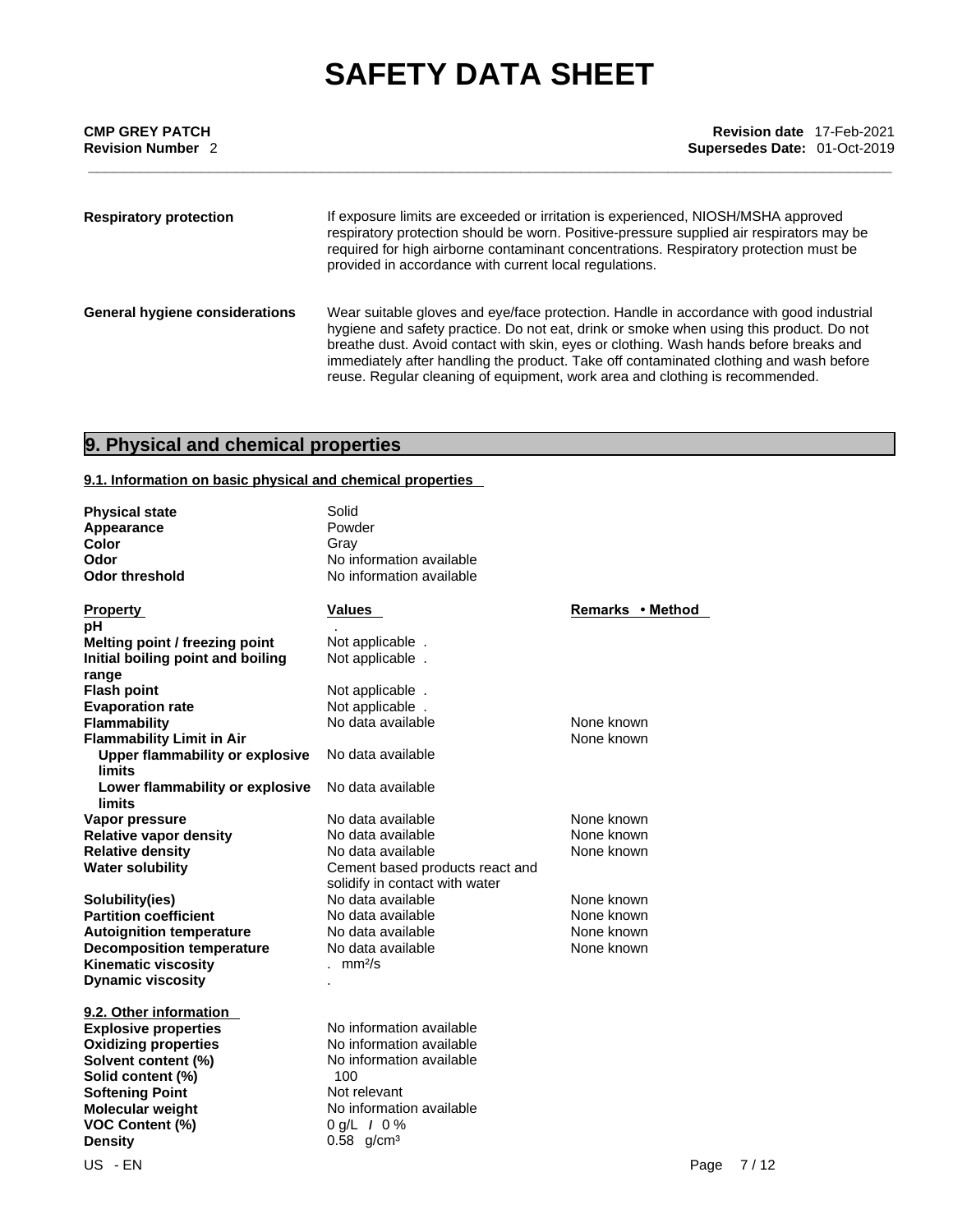| <b>CMP GREY PATCH</b><br><b>Revision Number 2</b>                                                                                                                                                                                     | <b>Revision date 17-Feb-2021</b><br>Supersedes Date: 01-Oct-2019                    |  |  |
|---------------------------------------------------------------------------------------------------------------------------------------------------------------------------------------------------------------------------------------|-------------------------------------------------------------------------------------|--|--|
| <b>Bulk density</b>                                                                                                                                                                                                                   | No information available                                                            |  |  |
| 10. Stability and reactivity                                                                                                                                                                                                          |                                                                                     |  |  |
| 10.1. Reactivity                                                                                                                                                                                                                      |                                                                                     |  |  |
| <b>Reactivity</b>                                                                                                                                                                                                                     | Product cures with moisture.                                                        |  |  |
| 10.2. Chemical stability                                                                                                                                                                                                              |                                                                                     |  |  |
| <b>Chemical stability</b>                                                                                                                                                                                                             | Keep away from Incompatible materials. Stable under recommended storage conditions. |  |  |
| 10.3. Possibility of hazardous reactions                                                                                                                                                                                              |                                                                                     |  |  |
| Possibility of hazardous reactions None under normal processing.                                                                                                                                                                      |                                                                                     |  |  |
| 10.4. Conditions to avoid                                                                                                                                                                                                             |                                                                                     |  |  |
| <b>Conditions to avoid</b>                                                                                                                                                                                                            | Product cures with moisture. Protect from moisture.                                 |  |  |
| 10.5. Incompatible materials                                                                                                                                                                                                          |                                                                                     |  |  |
| Incompatible materials                                                                                                                                                                                                                | Strong acids. Strong bases. Strong oxidizing agents. Acids. Aluminum.               |  |  |
| $\mathbf{a}$ and $\mathbf{a}$ are the contract of the contract of the contract of the contract of the contract of the contract of the contract of the contract of the contract of the contract of the contract of the contract of the | . .                                                                                 |  |  |

**10.6. Hazardous decomposition products** 

**Hazardous decomposition products** None known based on information supplied

| 11. Toxicological information              |                                                                                                                                       |  |
|--------------------------------------------|---------------------------------------------------------------------------------------------------------------------------------------|--|
| 11.1. Information on toxicological effects |                                                                                                                                       |  |
| <b>Product Information</b>                 |                                                                                                                                       |  |
| <b>Inhalation</b>                          | Inhalation of dust in high concentration may cause irritation of respiratory system.                                                  |  |
| Eye contact                                | Causes serious eye damage. May cause irreversible damage to eyes.                                                                     |  |
| <b>Skin contact</b>                        | Repeated or prolonged skin contact may cause allergic reactions with susceptible persons.<br>May cause sensitization by skin contact. |  |
| Ingestion                                  | Ingestion may cause gastrointestinal irritation, nausea, vomiting and diarrhea.                                                       |  |
|                                            | Symptoms related to the physical, chemical and toxicological characteristics                                                          |  |
| <b>Symptoms</b>                            | Redness. Burning. May cause blindness. Itching. Rashes. Hives. Prolonged contact may<br>cause redness and irritation.                 |  |

**Acute toxicity Numerical measures of toxicity**

**The following values are calculated based on chapter 3.1 of the GHS document** .**ATEmix (oral)** 81,299.80 mg/kg **ATEmix (inhalation-dust/mist)** 

## **Component Information**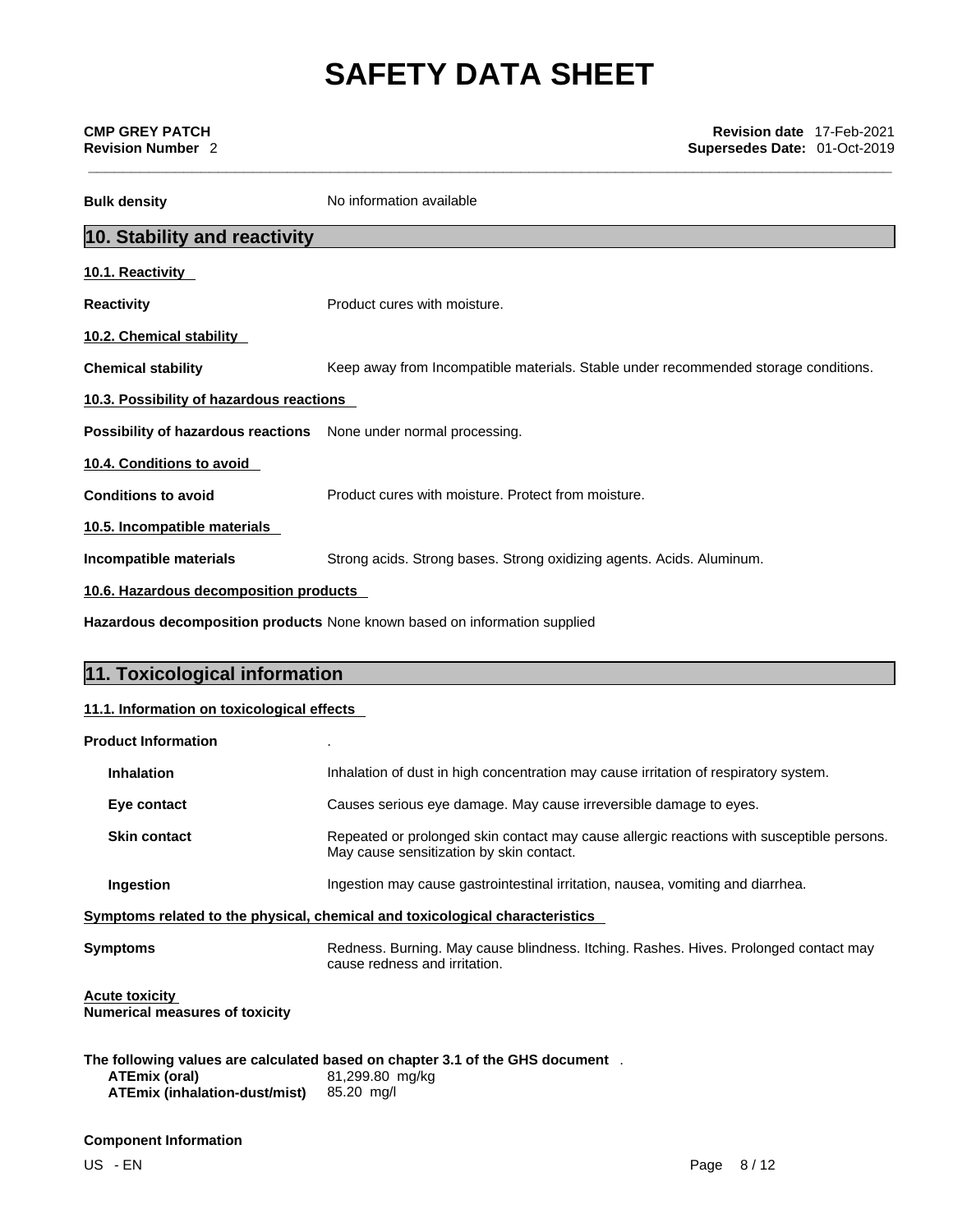| Chemical name                                      | Oral LD50                  | Dermal LD50          | <b>Inhalation LC50</b>    |
|----------------------------------------------------|----------------------------|----------------------|---------------------------|
| Limestone<br>1317-65-3                             | >5000 mg/kg (Rattus)       |                      |                           |
| Cement, alumina, chemicals<br>65997-16-2           | LD50 >2000 mg/Kg Rat       | LD50 >2000 mg/Kg Rat |                           |
| Cement, portland, chemicals<br>65997-15-1          | LD50 > 2000 mg/Kg (Rattus) | LD50 >2000 mg/Kg     |                           |
| Carbonic acid, magnesium salt<br>(1:1)<br>546-93-0 | >2000 mg/Kg Rat            |                      |                           |
| Calcium sulfate<br>7778-18-9                       | >3000 mg/kg (Rattus)       |                      | CL50 > 2.61 mg/L (4h) Rat |
| Quartz<br>14808-60-7                               | >20000 mg/kg               |                      |                           |

## **Delayed and immediate effects as well as chronic effects from short and long-term exposure**

| <b>Skin corrosion/irritation</b>  | Based on available data, the classification criteria are not met.                                                      |
|-----------------------------------|------------------------------------------------------------------------------------------------------------------------|
| Serious eye damage/eye irritation | Classification based on data available for ingredients. Causes burns. Risk of serious<br>damage to eyes.               |
| Respiratory or skin sensitization | May cause sensitization by skin contact.                                                                               |
| <b>Germ cell mutagenicity</b>     | Based on available data, the classification criteria are not met.                                                      |
| Carcinogenicity                   | Contains a known or suspected carcinogen. Classification based on data available for<br>ingredients. May cause cancer. |

The table below indicates whether each agency has listed any ingredient as a carcinogen.

| Chemical name | ACGIH | $\Lambda$ D $\Omega$<br><b>IARU</b> | $-$<br>. | $\sim$ $\sim$ $\sim$<br>JSMA |
|---------------|-------|-------------------------------------|----------|------------------------------|
| Quartz        | ∼     | Group                               | Known    |                              |
| 14808-60-7    |       |                                     |          |                              |

**Legend** 

| A2 - Suspected Human Carcinogen<br>IARC (International Agency for Research on Cancer)<br>Group 1 - Carcinogenic to Humans<br>NTP (National Toxicology Program)<br>Known - Known Carcinogen<br>OSHA (Occupational Safety and Health Administration of the US Department of Labor) |  |
|----------------------------------------------------------------------------------------------------------------------------------------------------------------------------------------------------------------------------------------------------------------------------------|--|
|                                                                                                                                                                                                                                                                                  |  |
|                                                                                                                                                                                                                                                                                  |  |
|                                                                                                                                                                                                                                                                                  |  |
|                                                                                                                                                                                                                                                                                  |  |
|                                                                                                                                                                                                                                                                                  |  |
|                                                                                                                                                                                                                                                                                  |  |
| X - Present                                                                                                                                                                                                                                                                      |  |
| Quartz (14808-60-7)                                                                                                                                                                                                                                                              |  |
| Method<br><b>Results</b><br>Species                                                                                                                                                                                                                                              |  |
| Human evidence<br>IARC (International Agency for Research on<br>Carcinogenic                                                                                                                                                                                                     |  |
| Cancer)                                                                                                                                                                                                                                                                          |  |
|                                                                                                                                                                                                                                                                                  |  |

| <b>Reproductive toxicity</b>                                   | Based on available data, the classification criteria are not met.                                                |  |  |
|----------------------------------------------------------------|------------------------------------------------------------------------------------------------------------------|--|--|
| <b>STOT - single exposure</b>                                  | Based on available data, the classification criteria are not met.                                                |  |  |
| <b>STOT - repeated exposure</b><br><b>Target organ effects</b> | Causes damage to organs through prolonged or repeated exposure.<br>Eyes, Lungs, Skin, Heart, Respiratory system. |  |  |
| <b>Aspiration hazard</b>                                       | Based on available data, the classification criteria are not met.                                                |  |  |
| Other adverse effects<br>US - EN                               | No information available.<br>9/12<br>Page                                                                        |  |  |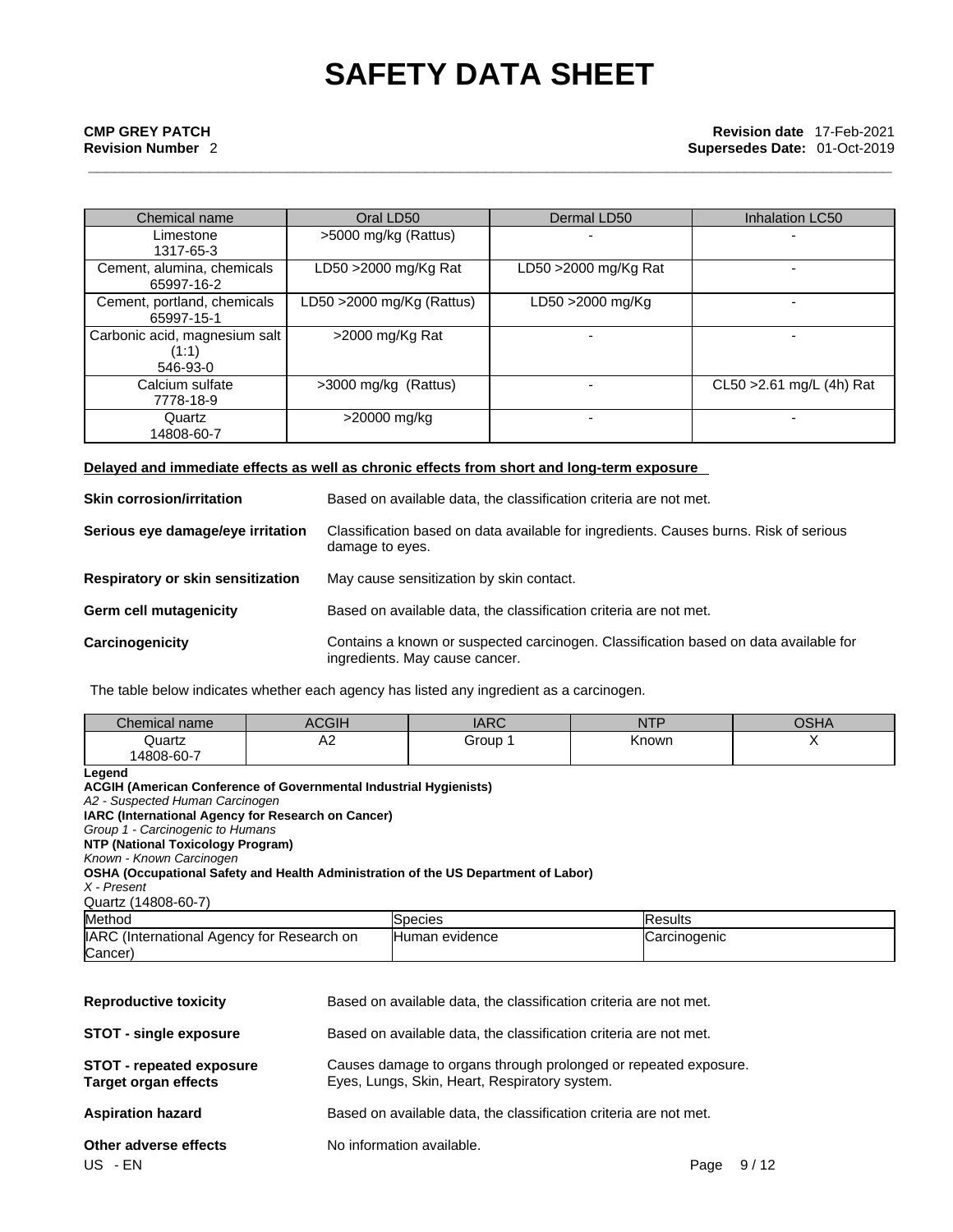**Interactive effects** No information available.

## **12. Ecological information**

## **12.1. Toxicity**

## **Ecotoxicity** .

| Chemical name                               | Algae/aquatic plants                                              | Fish                                                                                           | Toxicity to<br>microorganisms | Crustacea                                                     |
|---------------------------------------------|-------------------------------------------------------------------|------------------------------------------------------------------------------------------------|-------------------------------|---------------------------------------------------------------|
| Limestone<br>1317-65-3                      | CE50 (72h) > 200mg/L<br>Algae (Desmondesmus<br>subspicatus)       | CL50 (96h)>10000mg/L<br>(Oncorhynchus mykiss)                                                  |                               | CE50 (48h) >1000 mg/L<br>Daphnia Magna                        |
| Cement, alumina,<br>chemicals<br>65997-16-2 | EC50 (72h)Algae<br>(Pseudokirchneriella<br>subcapitata) > 5.6mg/L | LC50 (96h)<br>(Onchorhyncus mykiss)<br>>100 mg/L (OECD 203)                                    |                               | EC50 (48h) Daphnia<br>magna = $6.6$ mg/L (OECD)<br><b>202</b> |
| Calcium sulfate<br>7778-18-9                | CL50 (72h) >100 mg/L<br>Algae                                     | LC50: =2980mg/L (96h,<br>Lepomis macrochirus)<br>LC50: >1970mg/L (96h,<br>Pimephales promelas) |                               | CE50 (48h) >100 mg/L<br>(Daphnia magna)                       |

## **12.2. Persistence and degradability**

**Persistence and degradability** No information available.

**12.3. Bioaccumulative potential**

**Bioaccumulation** There is no data for this product.

## **Component Information**

| $\sim$<br><i>L</i> hemical name∵ | <b>Partition coefficient</b> |
|----------------------------------|------------------------------|
| ∟imestone                        | $_{0.9}$                     |
| 1317-65-3                        |                              |

## **12.4. Mobility in soil**

**Mobility** Moinformation available. **Other adverse effects Other adverse effects** No information available.

## **13. Disposal considerations**

## **13.1. Waste treatment methods**

| Waste from residues/unused<br>products | It is the responsibility of the waste generator to determine the toxicity and physical<br>properties of the material generated to determine the proper waste identification and<br>disposal methods in compliance with applicable regulations. |
|----------------------------------------|------------------------------------------------------------------------------------------------------------------------------------------------------------------------------------------------------------------------------------------------|
| Contaminated packaging                 | Dispose of in accordance with federal, state and local regulations.                                                                                                                                                                            |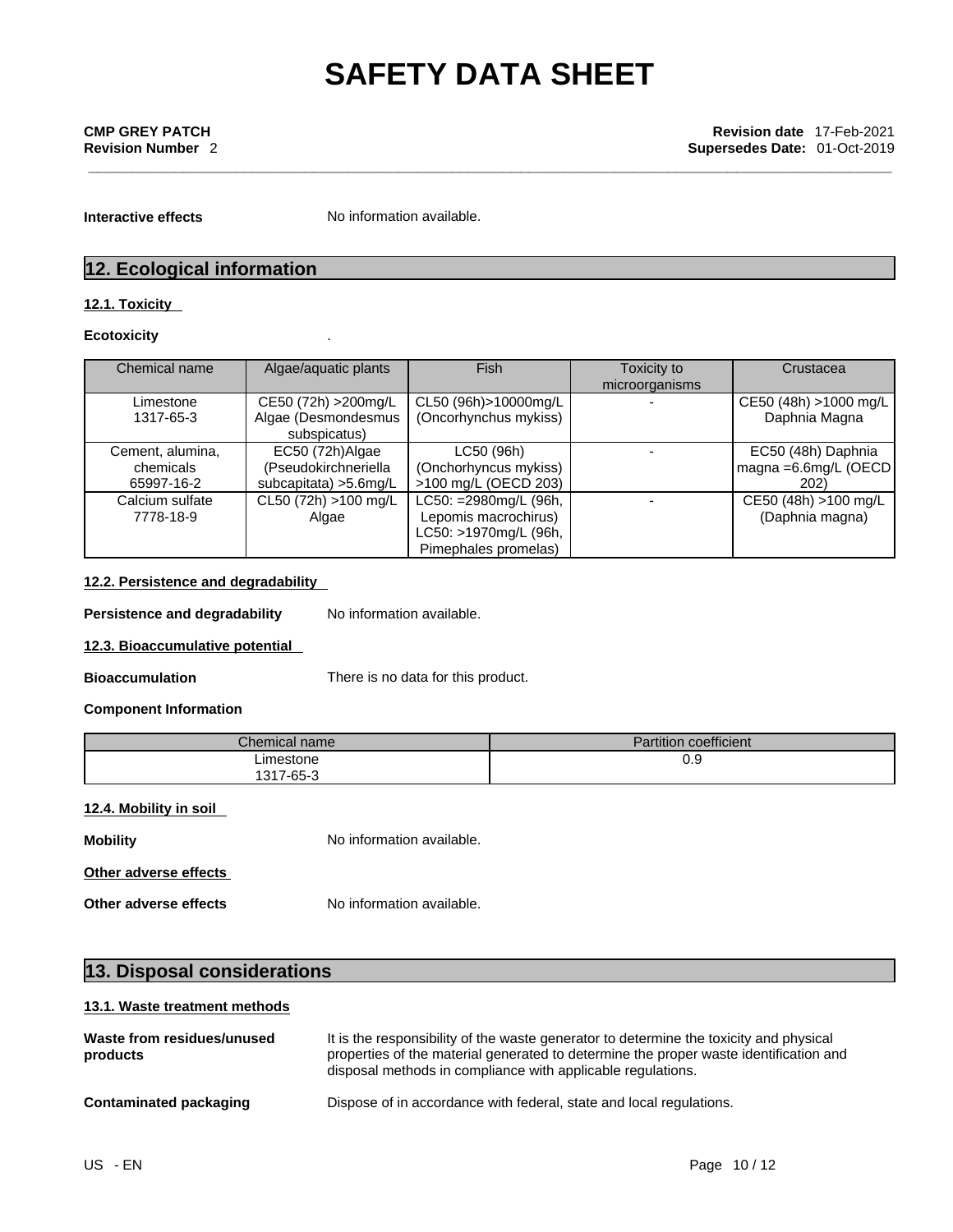## **14. Transport information**

| <b>DOT</b>  | Not regulated |
|-------------|---------------|
| <b>IATA</b> | Not regulated |
| <b>IMDG</b> | Not regulated |

## **15. Regulatory information**

## **International Inventories**

| TS(        | .            |
|------------|--------------|
| <b>DSL</b> | <b>ISTAC</b> |

**Legend:**

**TSCA** - United States Toxic Substances Control Act Section 8(b) Inventory

**DSL** - Canadian Domestic Substances List

**Listed** - The components of this product are either listed or exempt from listing on inventory.

**Not Listed** - One or more components of this product are not listed on inventory.

## **US Federal Regulations**

## **SARA 313**

Section 313 of Title III of the Superfund Amendments and Reauthorization Act of 1986 (SARA). This product does not contain any chemicals which are subject to the reporting requirements of the Act and Title 40 of the Code of Federal Regulations, Part 372.

## **SARA 311/312 Hazard Categories**

Should this product meet EPCRA 311/312 Tier reporting criteria at 40 CFR 370, refer to Section 2 of this SDS for appropriate classifications.

## **Europe**

## **Restrictions of Use of Hazardous Substances (RoHS) Directive 2011/65/EU**

This product does not contain Lead, Cadmium, Mercury, Hexavalent chromium, Polybrominated biphenyls (PBB), Polybrominated diphenyl ethers (PBDE), Bis(2-Ethylhexyl) phthalate (DEHP), Benzyl butyl phthalate (BBP), Dibutyl phthalate (DBP) and Diisobutyl phthalate (DIBP) above the regulated limit mentioned in this regulation

## **SVHC: Substances of Very High Concern for Authorization:**

This product does not contain candidate substances of very high concern at a concentration >=0.1% (Regulation (EC) No. 1907/2006 (REACH), Article 59)

## **16. Other information**

## **Key or legend to abbreviations and acronyms used in the safety data sheet**

| <b>TWA</b><br>Ceiling | Legend Section 8: EXPOSURE CONTROLS/PERSONAL PROTECTION<br>TWA (time-weighted average)<br>Maximum limit value | STEL | STEL (Short Term Exposure Limit)<br>Skin designation |
|-----------------------|---------------------------------------------------------------------------------------------------------------|------|------------------------------------------------------|
| <b>Prepared By</b>    | Product Safety & Regulatory Affairs.                                                                          |      |                                                      |
| <b>Revision date</b>  | 17-Feb-2021                                                                                                   |      |                                                      |